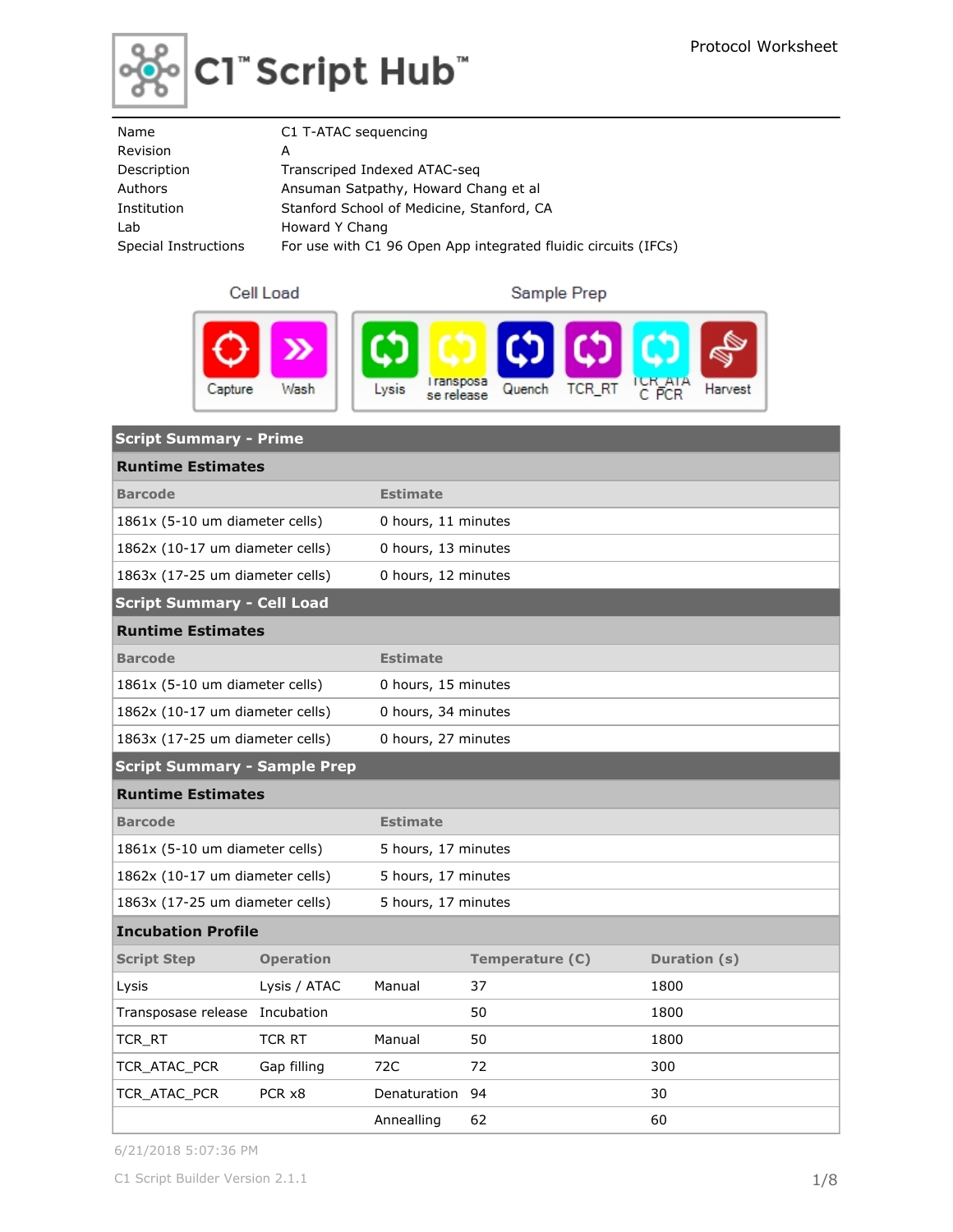Protocol Worksheet



C1 T-ATAC sequencing (Rev A)

|              |        | Extension | ьι  |
|--------------|--------|-----------|-----|
| TCR_ATAC_PCR | Manual | Manual    | 600 |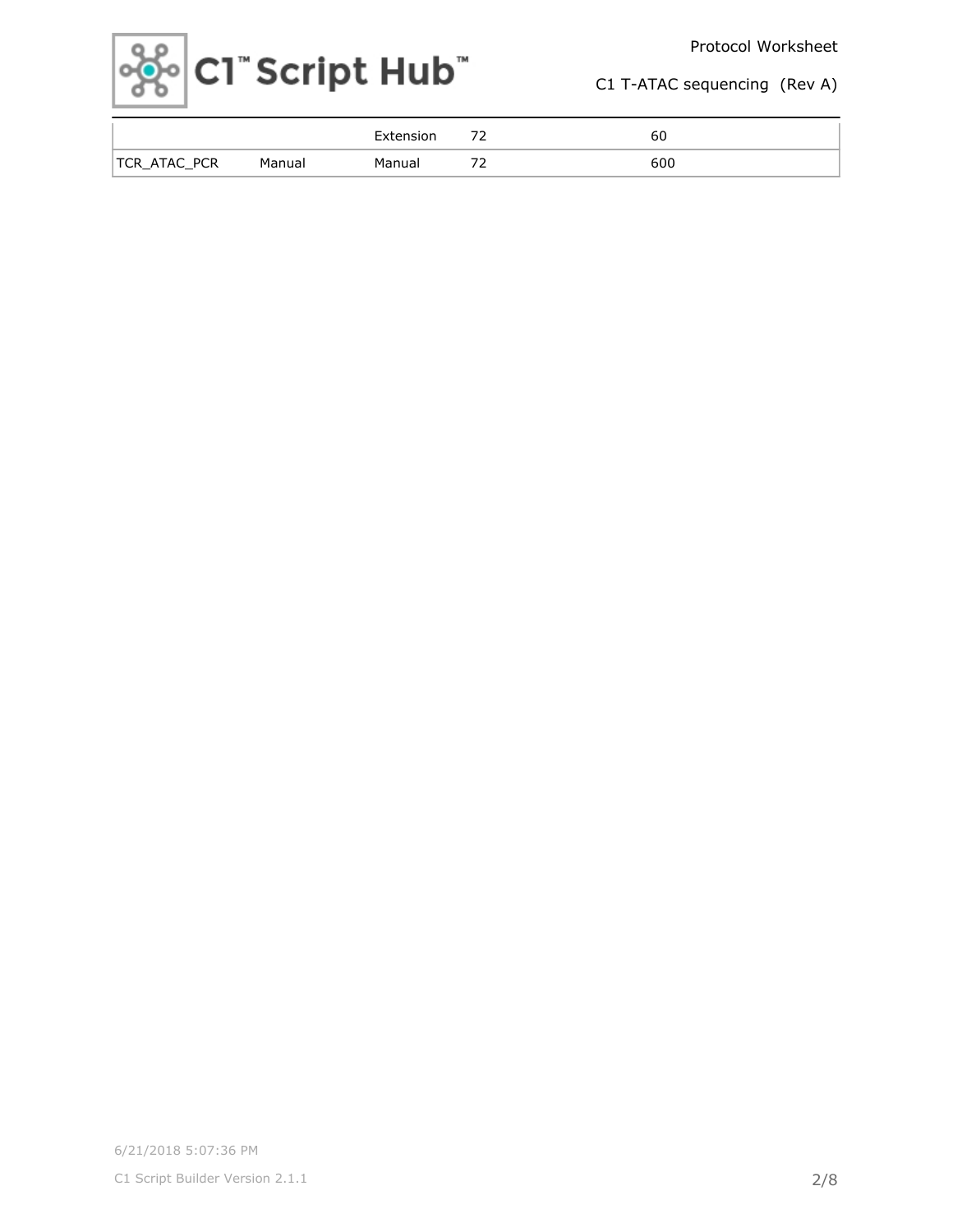

## **Script Reagent Details - Prime**



| <b>Reagent Loading</b>               |             |                    |                   |                      |
|--------------------------------------|-------------|--------------------|-------------------|----------------------|
| <b>Name</b>                          | Volume (µl) | <b>IFC Inlet</b>   | <b>Notes</b>      |                      |
| Harvest Reagent                      | 200 µl      | A1                 |                   |                      |
| Harvest Reagent                      | $200$ µl    | A2                 |                   |                      |
| <b>Blocking Reagent</b><br>$\bullet$ | $2$ 15 µl   | C1                 |                   |                      |
| <b>Blocking Reagent</b><br>$\bullet$ | $15 \mu$    | C <sub>2</sub>     |                   |                      |
| Harvest Reagent                      | $20 \mu$    | <b>P1</b>          |                   |                      |
| Harvest Reagent                      | $20 \mu$    | P <sub>2</sub>     |                   |                      |
| <b>Reagent Mix Recipe - Prime</b>    |             |                    |                   |                      |
| <b>Blocking Reagent</b>              |             |                    |                   |                      |
| <b>Reagent (Stock Concentration)</b> |             | Mix Prep $(\mu I)$ | <b>Prep Conc.</b> | <b>Chamber Conc.</b> |
| C1 Blocking RGT (1X)                 |             |                    |                   |                      |
| <b>Harvest Reagent</b>               |             |                    |                   |                      |
| <b>Reagent (Stock Concentration)</b> |             | Mix Prep $(\mu I)$ | <b>Prep Conc.</b> | <b>Chamber Conc.</b> |
| C1 Harvest RGT (1X)                  |             |                    |                   |                      |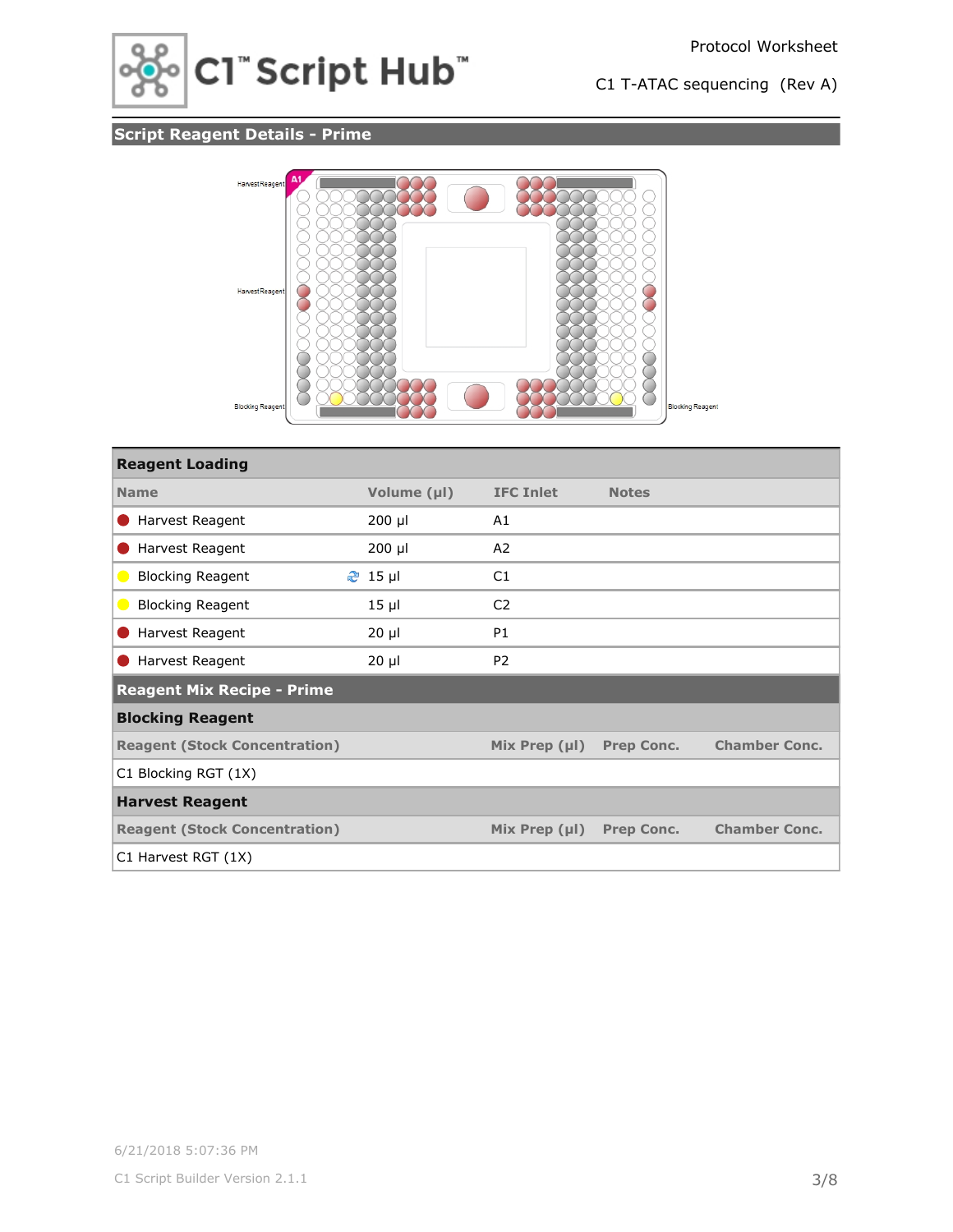

## **Script Reagent Details - Cell Load**



| <b>Inlet Reuse</b>                    |                  |             |                     |                                                              |                   |                      |  |
|---------------------------------------|------------------|-------------|---------------------|--------------------------------------------------------------|-------------------|----------------------|--|
| <b>Name</b>                           | <b>IFC Inlet</b> |             | <b>Instructions</b> |                                                              |                   |                      |  |
| Cell Mix                              | C1               |             |                     | Aspirate inlet prior to loading reagents                     |                   |                      |  |
| Flowthrough Outlet                    | C <sub>2</sub>   |             |                     | Aspirate inlet prior to loading reagents (1862x, 1863x only) |                   |                      |  |
| <b>Reagent Loading</b>                |                  |             |                     |                                                              |                   |                      |  |
| <b>Name</b>                           |                  | Volume (µl) |                     | <b>IFC Inlet</b>                                             | <b>Notes</b>      |                      |  |
| Preloading Reagent                    |                  | ₹ 24        |                     | 2                                                            |                   |                      |  |
| Cell Wash Buffer                      |                  | 7           |                     | 5                                                            |                   |                      |  |
| Cell Mix                              |                  | <b></b> ි 6 |                     | C1                                                           |                   |                      |  |
| <b>Reagent Mix Recipe - Cell Load</b> |                  |             |                     |                                                              |                   |                      |  |
| <b>Preloading Reagent</b>             |                  |             |                     |                                                              |                   |                      |  |
| <b>Reagent (Stock Concentration)</b>  |                  |             |                     | Mix Prep $(\mu I)$                                           | <b>Prep Conc.</b> | <b>Chamber Conc.</b> |  |
| C1 Preloading RGT (1X)                |                  |             |                     |                                                              |                   |                      |  |
| <b>Cell Mix</b>                       |                  |             |                     |                                                              |                   |                      |  |
| <b>Reagent (Stock Concentration)</b>  |                  |             |                     | Mix Prep $(\mu I)$                                           | <b>Prep Conc.</b> | <b>Chamber Conc.</b> |  |
| Suspension RGT (2.5X)                 |                  |             |                     | 40                                                           | $\mathbf{1}$      | 1                    |  |
| Cells 66-330 / µL                     |                  |             |                     | 60                                                           |                   |                      |  |
| 100 Total Prep Volume                 |                  |             |                     |                                                              |                   |                      |  |
| <b>Cell Wash Buffer</b>               |                  |             |                     |                                                              |                   |                      |  |
| <b>Reagent (Stock Concentration)</b>  |                  |             |                     | Mix Prep $(\mu I)$                                           | <b>Prep Conc.</b> | <b>Chamber Conc.</b> |  |
| Cell Wash BUF (1X)                    |                  |             |                     |                                                              |                   |                      |  |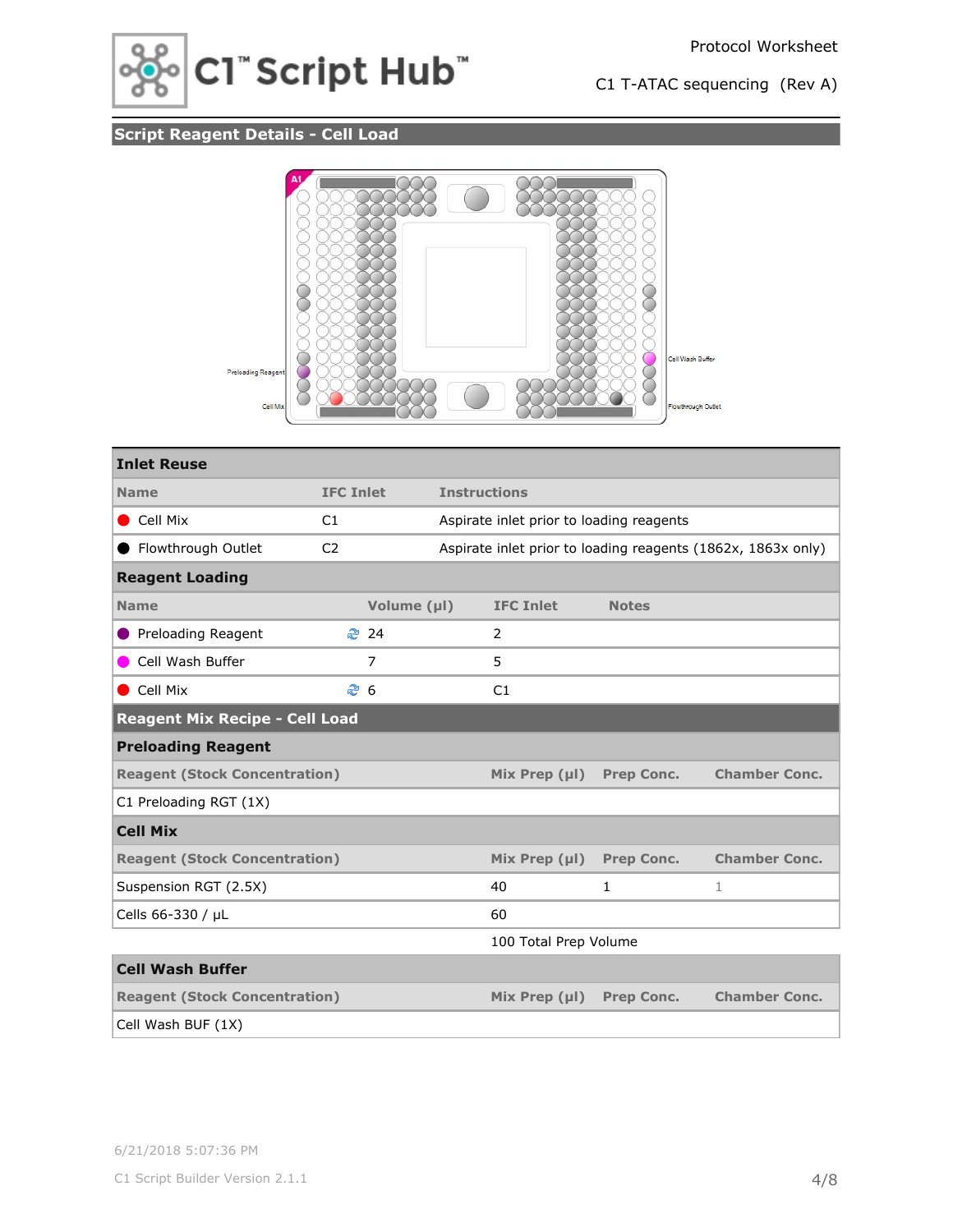

## **Script Reagent Details - Sample Prep**



| <b>Inlet Reuse</b>                      |                  |             |                     |                                          |                                                              |  |  |
|-----------------------------------------|------------------|-------------|---------------------|------------------------------------------|--------------------------------------------------------------|--|--|
| <b>Name</b>                             | <b>IFC Inlet</b> |             | <b>Instructions</b> |                                          |                                                              |  |  |
| <b>O</b> Preloading Reagent             | 2                |             |                     | Aspirate inlet prior to loading reagents |                                                              |  |  |
| ● Flowthrough Outlet                    | C <sub>2</sub>   |             |                     |                                          | Aspirate inlet prior to loading reagents (1862x, 1863x only) |  |  |
| <b>Reagent Loading</b>                  |                  |             |                     |                                          |                                                              |  |  |
| <b>Name</b>                             |                  | Volume (µl) | <b>IFC Inlet</b>    | <b>Notes</b>                             |                                                              |  |  |
| Preloading Reagent                      | ₹ 24             |             | 2                   |                                          |                                                              |  |  |
| Lysis/ATAC                              | $\overline{7}$   |             | 3                   |                                          |                                                              |  |  |
| Transposase release<br>$\bullet$        | 7                |             | $\overline{4}$      |                                          |                                                              |  |  |
| O Quench                                | $\overline{7}$   |             | 6                   |                                          |                                                              |  |  |
| $\bullet$ TCR RT                        | 24               |             | $\overline{7}$      |                                          |                                                              |  |  |
| ATAC TCR PCR                            | 24               |             | 8                   |                                          |                                                              |  |  |
| Harvest Reagent                         | 180 µl each      |             | Harvest Inlets      |                                          |                                                              |  |  |
| <b>Reagent Mix Recipe - Sample Prep</b> |                  |             |                     |                                          |                                                              |  |  |
| <b>Preloading Reagent</b>               |                  |             |                     |                                          |                                                              |  |  |
| <b>Reagent (Stock Concentration)</b>    |                  |             | Mix Prep $(\mu I)$  | <b>Prep Conc.</b>                        | <b>Chamber Conc.</b>                                         |  |  |
| C1 Preloading RGT (1X)                  |                  |             |                     |                                          |                                                              |  |  |
| Lysis/ATAC                              |                  |             |                     |                                          |                                                              |  |  |
| <b>Reagent (Stock Concentration)</b>    |                  |             | Mix Prep $(\mu I)$  | <b>Prep Conc.</b>                        | <b>Chamber Conc.</b>                                         |  |  |
| 10% NP40 (10%)                          |                  | 0.45        | 0.15                | 0.1001                                   |                                                              |  |  |
| 2X TD buffer (2X)                       |                  | 22.5        | 1.5<br>1.0005       |                                          |                                                              |  |  |
| 20X Tn5 transposase (20X)               |                  |             | 2.25                | 1.5                                      | 1.0005                                                       |  |  |
| 20X C1 loading reagent low salt (20X)   |                  |             | 2.25                | 1.5                                      | 1.0005                                                       |  |  |
| PCR grade water                         |                  |             | 0.3                 |                                          |                                                              |  |  |

6/21/2018 5:07:36 PM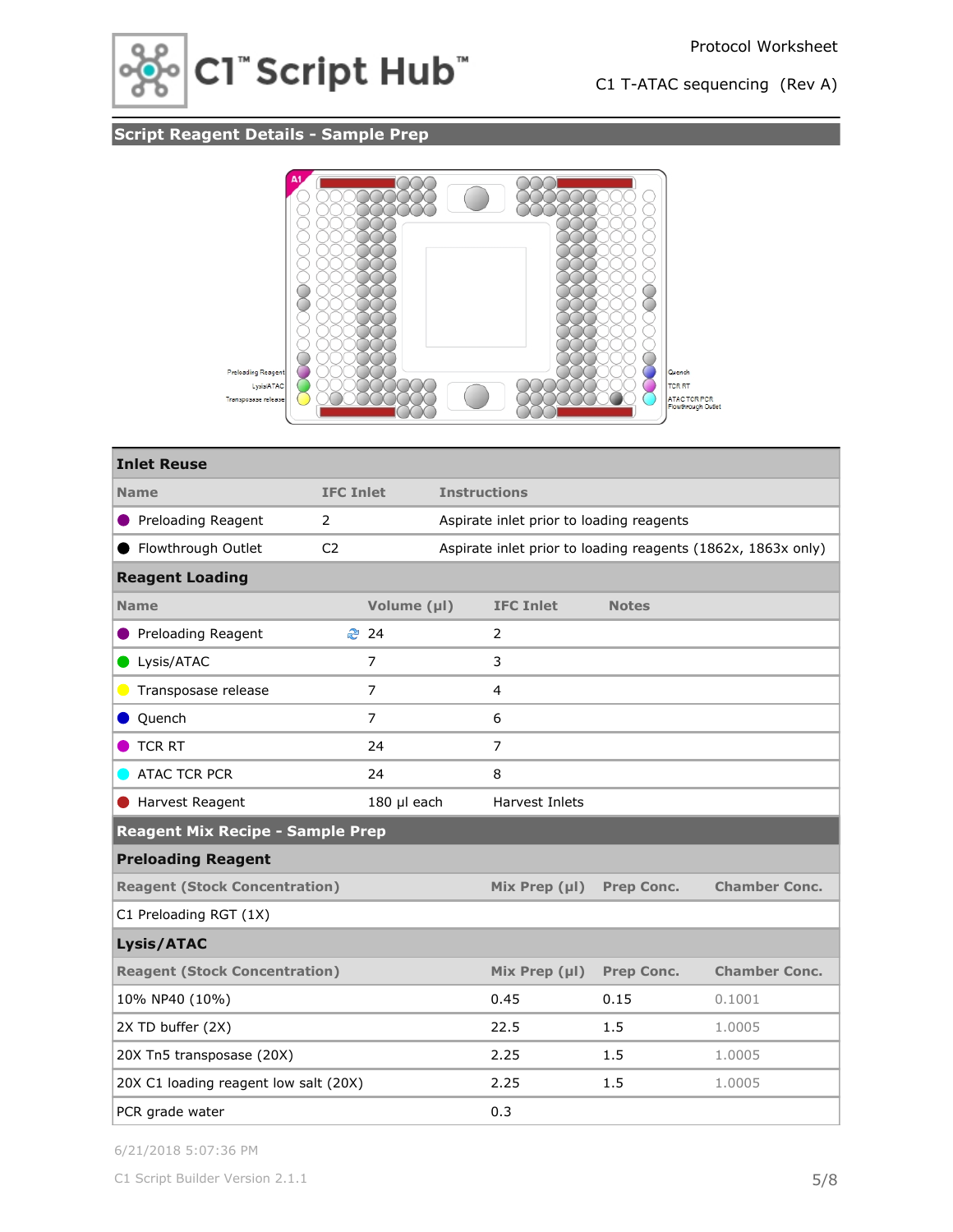#### Protocol Worksheet



C1 T-ATAC sequencing (Rev A)

| SuperaseIN RNase inhibitor (20 U/µl)  | 2.25                    | 1.5               | 1.0005               |
|---------------------------------------|-------------------------|-------------------|----------------------|
|                                       | 30 Total Prep Volume    |                   |                      |
| Quench                                |                         |                   |                      |
| <b>Reagent (Stock Concentration)</b>  | Mix Prep $(\mu I)$      | Prep Conc.        | <b>Chamber Conc.</b> |
| 50 mM MgCl2 (50 mM)                   | 18                      | 45                | 12.87                |
| 20X C1 loading reagent low salt (20X) | $\mathbf{1}$            | 1                 | 0.286                |
| 10 mM Tris-HCL pH 8.0 (10 mM)         | $\mathbf{1}$            | 0.5               | 0.143                |
|                                       | 20 Total Prep Volume    |                   |                      |
| <b>ATAC TCR PCR</b>                   |                         |                   |                      |
| <b>Reagent (Stock Concentration)</b>  | Mix Prep $(\mu I)$      | Prep Conc.        | <b>Chamber Conc.</b> |
| 20X C1 No salt loading reagent (20X)  | 1.5                     | 1.0003            | 0.4481               |
| PCR water                             | 8.62                    |                   |                      |
| 5X NEB Q5 buffer (5X)                 | 13.4                    | 2.2341            | 1.0009               |
| 5mM dNTP (5 mM)                       | 1.2                     | 0.2001            | 0.0896               |
| 6uM TCR primer mix (6 µM)             | 3                       | 0.6002            | 0.2689               |
| 2U/ul NEB Q5 DNA Polymerase (2 U/µl)  | 0.67                    | 0.0447            | 0.02                 |
| 25uM ATAC primer 1 (25 µM)            | 0.8                     | 0.6669            | 0.2988               |
| 25 uM ATAC primer 2 (25 µM)           | 0.8                     | 0.6669            | 0.2988               |
|                                       |                         |                   |                      |
|                                       | 29.99 Total Prep Volume |                   |                      |
| <b>Harvest Reagent</b>                |                         |                   |                      |
| <b>Reagent (Stock Concentration)</b>  | Mix Prep $(\mu I)$      | <b>Prep Conc.</b> | <b>Chamber Conc.</b> |
| C1 Harvest RGT (1X)                   |                         |                   |                      |
| <b>Transposase release</b>            |                         |                   |                      |
| <b>Reagent (Stock Concentration)</b>  | Mix Prep $(\mu I)$      | <b>Prep Conc.</b> | <b>Chamber Conc.</b> |
| 500 mM EDTA (500 mM)                  | 2                       | 50                | 20                   |
| 20X C1 loading reagent low salt (20X) | $1\,$                   | $\mathbf{1}$      | 0.4                  |
| 10 mM Tris-HCl, pH8 (10 mM)           | 17                      | 8.5               | 3.4                  |
|                                       | 20 Total Prep Volume    |                   |                      |
| <b>TCR RT</b>                         |                         |                   |                      |
| <b>Reagent (Stock Concentration)</b>  | Mix Prep $(\mu I)$      | <b>Prep Conc.</b> | <b>Chamber Conc.</b> |
| 20X C1 loading reagent no salt (20X)  | 1.5                     | 1                 | 0.811                |
| PCR water                             | 15.55                   |                   |                      |
| 10X Sensiscript RT buffer (10X)       | 3.7                     | 1.2333            | 1.0002               |
| 5mM dNTPs (5 mM)                      | 3.7                     | 0.6167            | 0.5001               |
| 6 uM TCR primer mix (6 µM)            | 3.7                     | 0.74              | 0.6001               |

6/21/2018 5:07:36 PM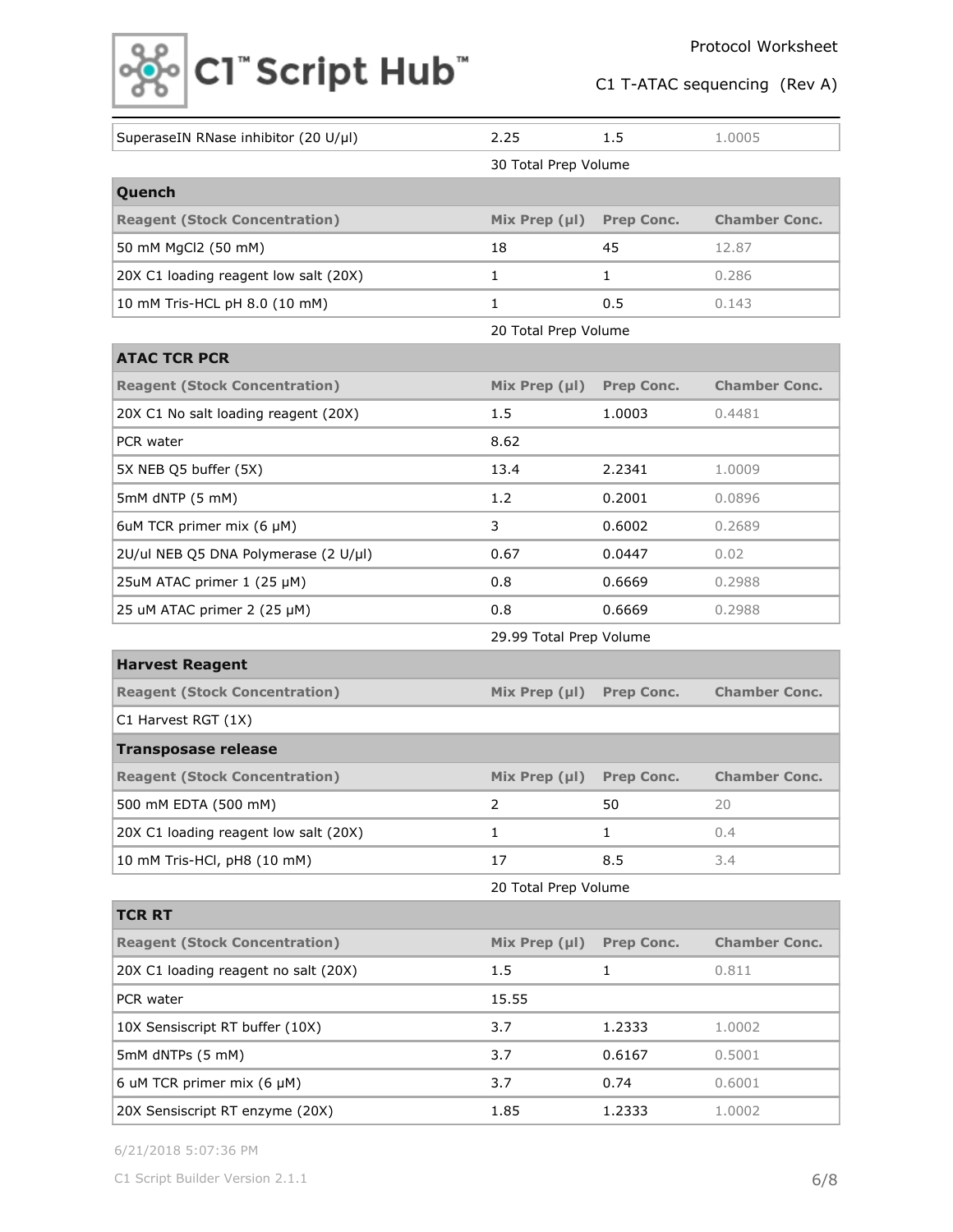Protocol Worksheet



C1 T-ATAC sequencing (Rev A)

30 Total Prep Volume